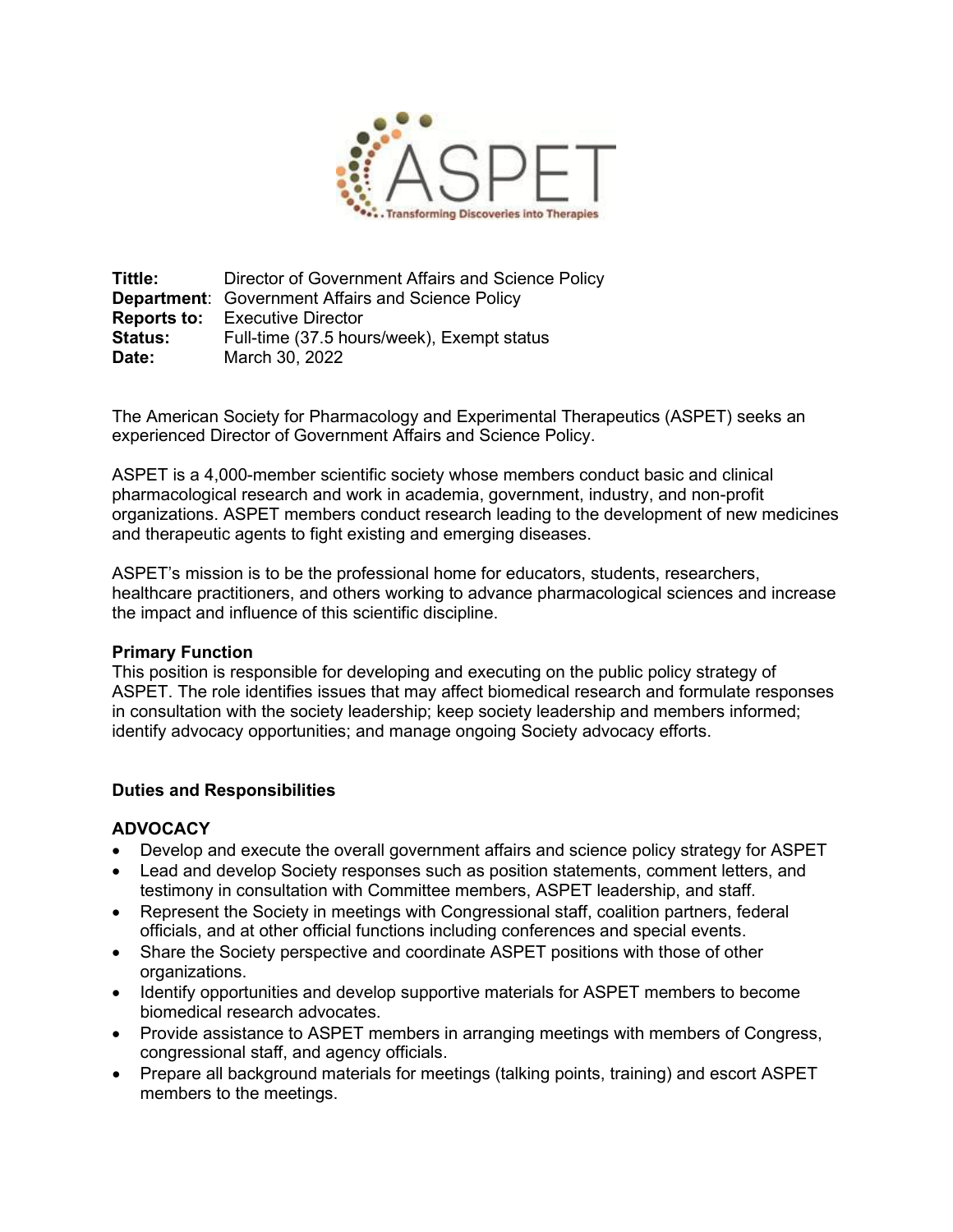- Support the activities of the ASPET Science Policy Committee. Proactively work with committee leadership, prepare agendas and minutes, coordinate meetings.
- Manage and evaluate ASPET Washington Fellows program.
- Travel to conferences and events at member facilities to represent ASPET and strengthen participation in advocacy.
- Develop advocacy initiatives to build member engagement in accordance with ASPET's strategic plan.
- Manage Society activities that make pharmacology (and/or biomedical research) more visible in the press and in legislative and public policy agencies.

# **COMMUNICATION**

- Write articles, updates, and other materials for dissemination via email, monthly *ASPET Newsbrief*, *The Pharmacologist,* the website, and social media.
- Provide regular science policy updates to the ASPET leadership and Science Policy Committee.
- Manage media and public relations outreach pertaining to science policy and advocacy, including but not limited to writing press releases, working with the press, arranging interviews, and writing speeches for Society representatives.
- Identify and work with Society members to provide expert testimony to Congress.
- Work with the Director of Marketing and Communications to manage media and public relations outreach.

## **SCIENCE POLICY DEVELOPMENT**

• Identify emerging issues and develop ASPET positions on legislation, regulation, or other activities that may affect research funding or other topics relevant to pharmacology research and ASPET.

# **OTHER ACTIVITIES**

- Identify and track issues that may affect scientific research.
- Coordinate and collaborate with FASEB
- Participate in other Society activities and projects as appropriate.
- Serve as staff liaison to various committees.
- Provide staff support at ASPET Annual Meeting at Experimental Biology and other relevant conferences (travel required).
- Serve as member of Senior Staff Leadership team.
- Supervise and/or oversee work of other staff.
- Other activities as assigned.
- Travel and other work-related assignment on weekends possible
- May require local travel

Incumbent is expected to perform other duties as assigned in support of the organization's goals and the Society's needs.

### **Skills and Requirements**

- Familiarity with Life Sciences Research
- Excellent written and verbal communication skills
- MS Office suite